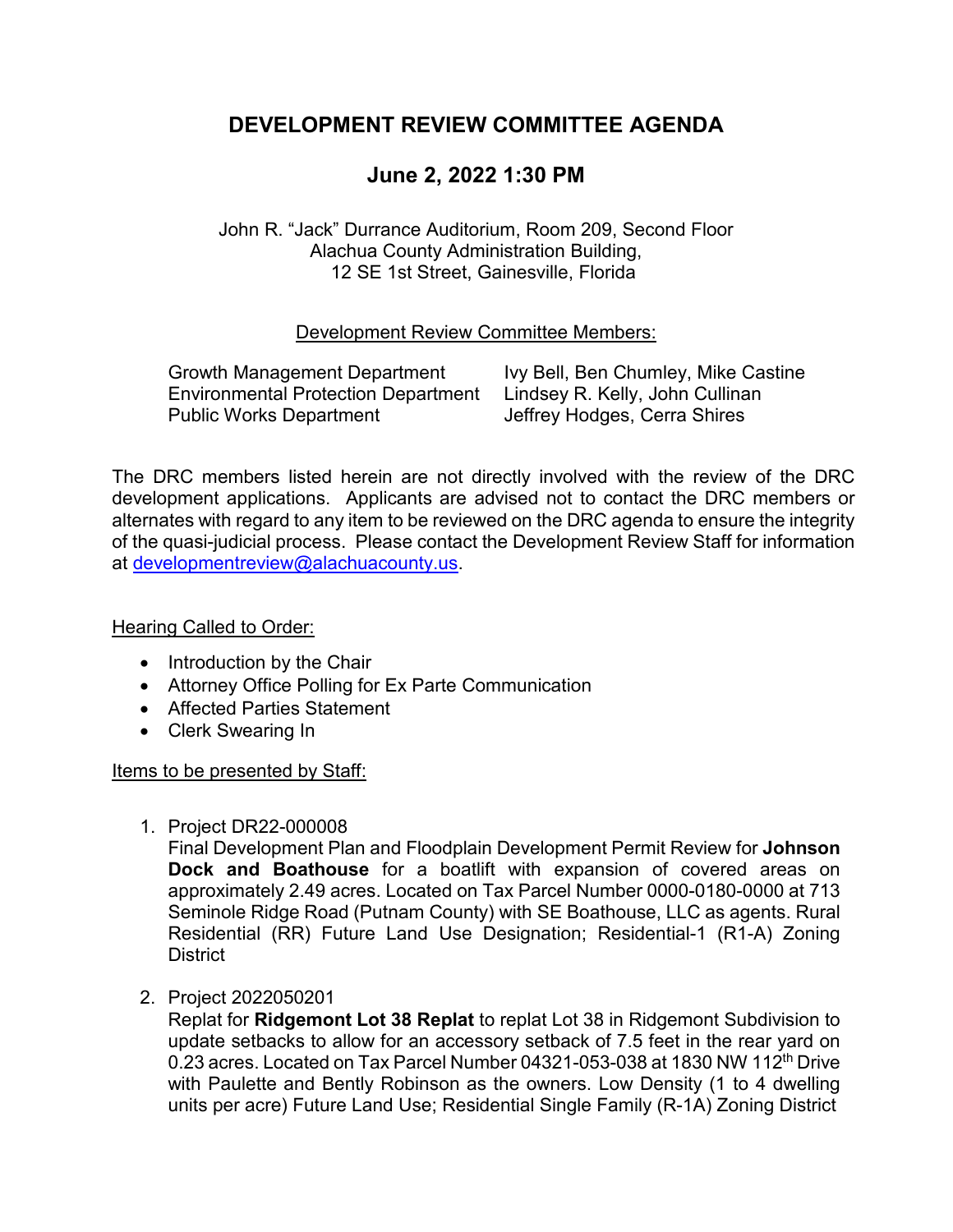# 3. Project 2021100404

Final Development Plan for **Laureate Village TND Phase 2, Units 1 and 2** for the Village Center portion of the TND consisting of 264 multi-family units and approximately 42,600 sf of non-residential uses on approximately 29.55 acres. Located on Tax Parcel Number 04350-003-000 in the 14000 block of West Newberry Road with DRMP, Inc. as agent. Medium Density Residential (>4 to 8 dwelling units per acre) Future Land Use Designation; Residential Single-Family (R-1B) Zoning District

4. Project 2022013106

Minor Change to a Planned Development (PD) and Final Development Plan for **Park Lane PD, Phase IIA** a 176-unit multi-family residential development with associated infrastructure on approximately 12.47 acres. Located at 7804 SW Archer Rd on Tax Parcel Number 07065-000-000 with CHW, inc. as agents. Archer Road/Tower Road Activity Center; Medium Density (>4-8 dwelling units per acre) and Medium High Density (>8-14 dwelling units per acre) Future Land Use Designation; Planned Development (PD) Zoning District

# 5. Project 2022030712

Final Development Plan and Floodplain Development Permit for the **Taylor Dock and Boathouse** to add a boathouse with expansion of covered area on approximately 1.04 acres. Located on Tax Parcel Number 18476-000-000 at 10301 NE County RD 1469 with Worley Construction and Associates Inc. as agents. Rural Cluster Future Land Use Designation; Residential Single Family (R-1A) Zoning District

### Other Business:

Approval requested of the minutes for the May 5, 2022 DRC Hearing

The public is encouraged to submit any written or photographic documents prior to the meeting to<https://growth-management.alachuacounty.us/PublicComment>

No later than 7 calendar days prior to the hearing, an individual or entity wishing to participate as a party in a quasi-judicial public hearing must provide the County with a written request to be considered as a party. The request must include a factual basis for why the requestor believes that he or she should be allowed to participate as a party. Please send your requests to be considered a party to [https://growth](https://growth-management.alachuacounty.us/PublicComment)[management.alachuacounty.us/PublicComment.](https://growth-management.alachuacounty.us/PublicComment)

The Development Review Committee shall consider written requests for party status at the outset of the hearing and make a determination of which requesting individuals or entities qualify for party status in the hearing.